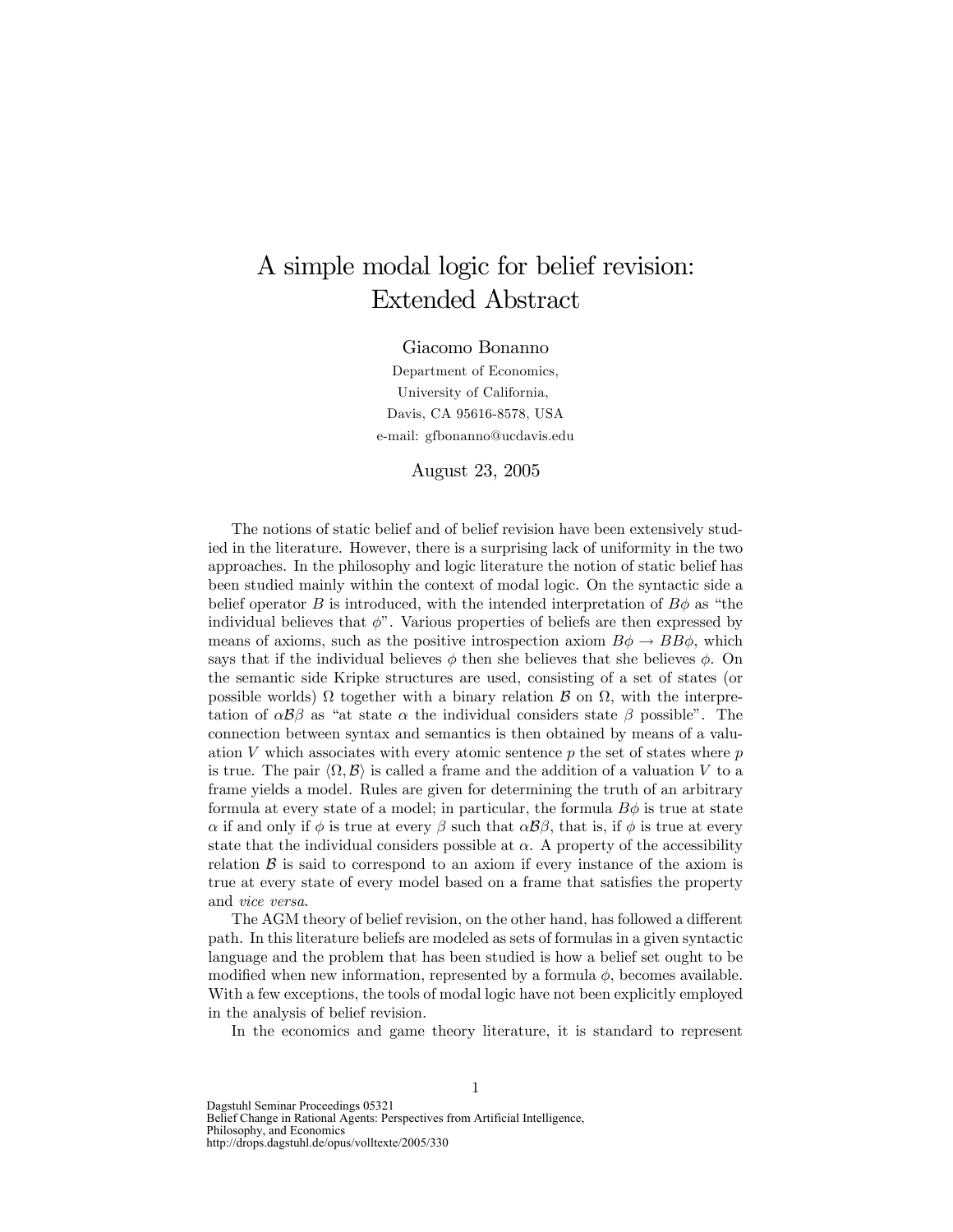beliefs by means of a probability measure over a set of states  $\Omega$  and belief revision is modeled using Bayes' rule. Let  $P_0$  be the prior probability measure representing the initial beliefs,  $E \subseteq \Omega$  an event representing new information and  $P_1$  the posterior probability measure representing the revised beliefs. Bayes' rule says that, if  $P_0(E) > 0$ , then, for every event A,  $P_1(A) = \frac{P_0(A \cap E)}{P_0(E)}$ . Bayes' rule thus implies the following, which we call the *Qualitative Bayes Rule*:

if 
$$
supp(P_0) \cap E \neq \emptyset
$$
, then  $supp(P_1) = supp(P_0) \cap E$ .

where  $supp(P)$  denotes the support of the probability measure  $P$ .

In this paper we propose a unifying framework for static beliefs and belief revision by bringing belief revision under the umbrella of modal logic and by providing an axiomatization of the Qualitative Bayes Rule in a simple logic based on three modal operators:  $B_0$ ,  $B_1$  and I, whose intended interpretation is as follows:

- $B_0 \phi$  initially (at time 0) the individual believes that  $\phi$
- $I\phi$  (between time 0 and time 1) the individual is informed that  $\phi$
- $B_1 \phi$  at time 1 (after revising his beliefs in light of the

information received) the individual believes that  $\phi$ .

Semantically, it is clear that the Qualitative Bayes Rule embodies the conservativity principle for belief revision, according to which "When changing beliefs" in response to new evidence, you should continue to believe as many of the old beliefs as possibleî. The set of all the propositions that the individual believes corresponds to the set of states that she considers possible (in a probabilistic setting a state is considered possible if it is assigned positive probability). The conservativity principle requires that, if the individual considers a state possible and her new information does not exclude this state, then she continue to consider it possible. Furthermore, if the individual regards a particular state as impossible, then she should continue to regard it as impossible, unless her new information excludes all the states that she previously regarded as possible. The axiomatization we propose gives a transparent syntactic expression to the conservativity principle.

We begin with the semantics. A *frame* is a quadruple  $\langle \Omega, \mathcal{B}_0, \mathcal{B}_1, \mathcal{I} \rangle$  where  $\Omega$  is a set of *states* and  $\mathcal{B}_0$ ,  $\mathcal{B}_1$ , and  $\mathcal I$  are binary relations on  $\Omega$ , whose interpretation is as follows:

 $\alpha \mathcal{B}_0$  at state  $\alpha$  the individual initially (at time 0) considers state  $\beta$  possible  $\alpha \mathcal{I}\beta$  at state  $\alpha$ , state  $\beta$  is compatible with the information received

 $\alpha \mathcal{I} \beta$  at state  $\alpha$ , state  $\beta$  is compatible with the information received  $\alpha \mathcal{B}_1 \beta$  at state  $\alpha$  the individual at time 1 (in light of the information

at state  $\alpha$  the individual at time 1 (in light of the information received) considers state  $\beta$  possible.

Let  $\mathcal{B}_0(\omega) = {\omega' \in \Omega : \omega \mathcal{B}_0 \omega'}$  denote the set of states that, initially, the individual considers possible at state  $\omega$ . Define  $\mathcal{I}(\omega)$  and  $\mathcal{B}_1(\omega)$  similarly.By Qualitative Bayes Rule (QBR) we mean the following property:

$$
\forall \omega \in \Omega, \; if \; \mathcal{B}_0(\omega) \cap \mathcal{I}(\omega) \neq \varnothing \; then \; \mathcal{B}_1(\omega) = \mathcal{B}_0(\omega) \cap \mathcal{I}(\omega). \tag{QBR}
$$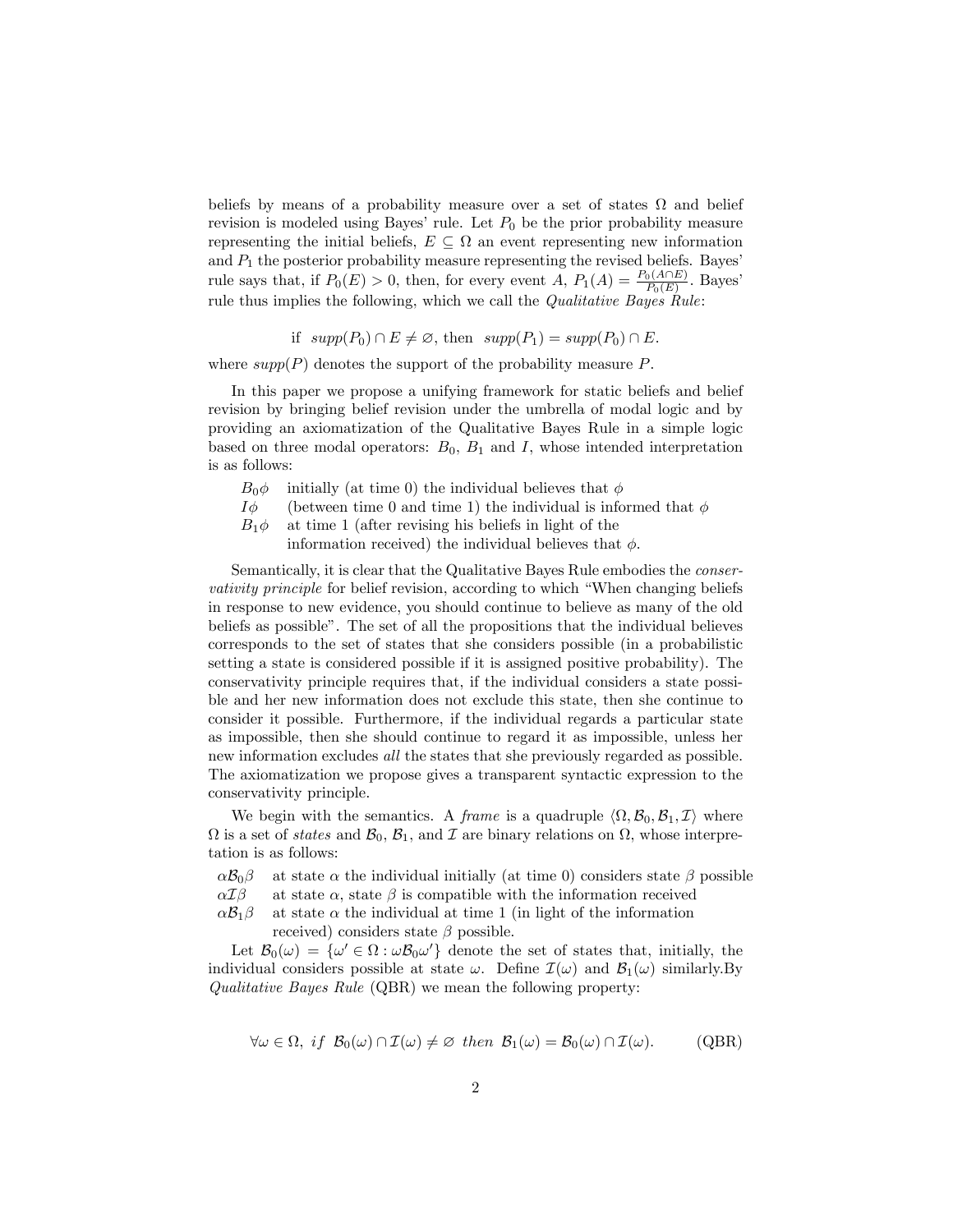Thus QBR says that if at a state the information received is consistent with the initial beliefs  $\overline{\phantom{a}}$  in the sense that there are states that were considered possible initially and are compatible with the information  $-$  then the states that are considered possible according to the revised beliefs are precisely those states.

On the syntactic side we consider a modal propositional logic based on three operators:  $B_0$ ,  $B_1$  and I whose intended interpretation is as explained in Section 1. The formal language is built in the usual way from a countable set  $S$  of atomic propositions, the connectives  $\neg$  (for "not") and  $\vee$  (for "or") and the modal operators.

The connection between syntax and semantics is given by the notion of model. Given a frame  $\langle \Omega, \mathcal{B}_0, \mathcal{B}_1, \mathcal{I} \rangle$ , a model is obtained by adding a valuation  $V : S \to 2^{\Omega}$  (where  $2^{\Omega}$  denotes the set of subsets of  $\Omega$ , usually called *events*) which associates with every atomic proposition  $p \in S$  the set of states at which  $p$  is true. The truth of an arbitrary formula at a state is then defined inductively as follows ( $\omega \models \phi$  denotes that formula  $\phi$  is true at state  $\omega$ ;  $\|\phi\|$  is the truth set of  $\phi$ , that is,  $\|\phi\| = {\omega \in \Omega : \omega \models \phi}$ :

- if q is an atomic proposition,  $\omega \models q$  if and only if  $\omega \in V(q)$ ,
- $\omega \models \neg \phi$  if and only if  $\omega \not\models \phi$ ,
- $\omega \models \phi \vee \psi$  if and only if either  $\omega \models \phi$  or  $\omega \models \psi$  (or both),
- $\omega \models B_0 \phi$  if and only if  $\mathcal{B}_0(\omega) \subseteq ||\phi||$ ,
- $\omega \models B_1 \phi$  if and only if  $\mathcal{B}_1(\omega) \subseteq ||\phi||,$
- $\omega \models I\phi$  if and only if  $\mathcal{I}(\omega) = ||\phi||$ .

**Remark 1** Note that, while the truth conditions for  $B_0\phi$  and  $B_1\phi$  are the standard ones, the truth condition of  $I\phi$  is unusual in that the requirement is  $\mathcal{I}(\omega) = ||\phi||$  rather than merely  $\mathcal{I}(\omega) \subseteq ||\phi||$ .

We say that a formula  $\phi$  is *valid in a model* if  $\omega \models \phi$  for all  $\omega \in \Omega$ , that is, if  $\phi$  is true at every state. A formula  $\phi$  is valid in a frame if it is valid in every model based on that frame. Finally, we say that a property of frames is characterized by (or characterizes) an axiom if (1) the axiom is valid in any frame that satisfies the property and, conversely,  $(2)$  whenever the axiom is valid in a frame, then the frame satisfies the property.

We now introduce three axioms that, together, provide a characterization of the Qualitative Bayes Rule.

$$
QUALIFIED ACCEPTANCE: (I\phi \land \neg B_0 \neg \phi) \rightarrow B_1\phi.
$$

This axiom says that if the individual is informed that  $\phi$  ( $I\phi$ ) and he initially considered  $\phi$  possible (that is, it is not the case that he believed its negation:  $\neg B_0 \neg \phi$ ) then he accepts  $\phi$  in his revised beliefs. That is, information that is not surprising is believed.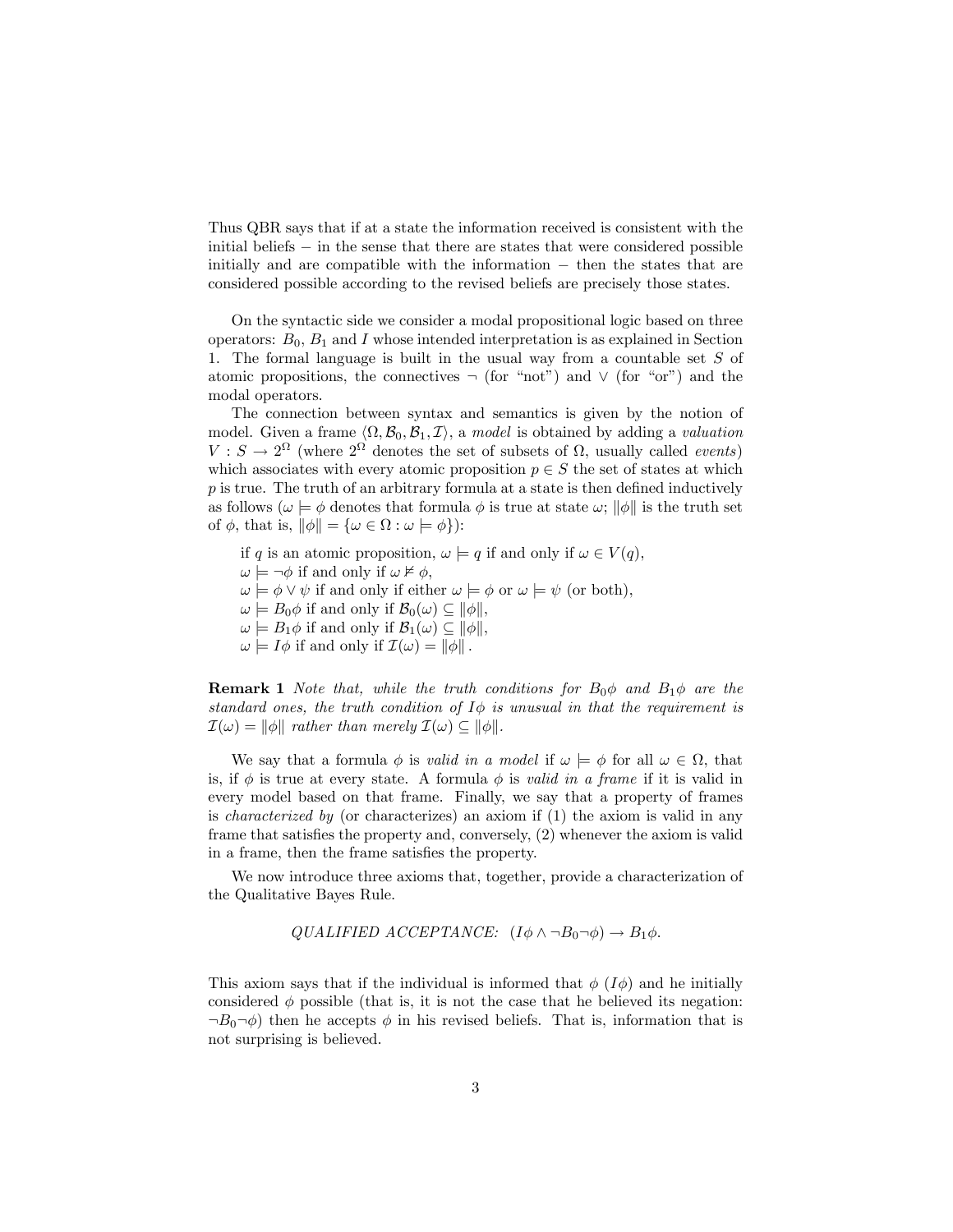The next axiom says that if the individual receives non-surprising information (i.e. information that does not contradict his initial beliefs) then he continues to believe everything that he believed before:

$$
PERSISTENCE: (I\phi \land \neg B_0 \neg \phi) \rightarrow (B_0 \psi \rightarrow B_1 \psi).
$$

The third axiom says that beliefs should be revised in a minimal way, in the sense that no new beliefs should be added unless they are implied by the old beliefs and the information received:

MINIMALITY: 
$$
(I\phi \wedge B_1\psi) \rightarrow B_0(\phi \rightarrow \psi)
$$
.

The Minimality axiom is not binding (that is, it is trivially satisfied) if the information is surprising: suppose that at a state, say  $\alpha$ , the individual is informed that  $\phi$  ( $\alpha \models I\phi$ ) although he initially believed that  $\phi$  was not the case  $(\alpha \models B_0\neg\phi)$ . Then, for every formula  $\psi$ , the formula  $(\phi \rightarrow \psi)$  is trivially true at every state that the individual initially considered possible  $(\mathcal{B}_0(\alpha) \subseteq ||\phi \to \psi||)$ and therefore he initially believed it  $(\alpha \models B_0(\phi \rightarrow \psi))$ . Thus the axiom restricts the new beliefs only when the information received is not surprising, that is, only if  $(I\phi \wedge \neg B_0 \neg \phi)$  happens to be the case.

**Proposition 2** The Qualitative Bayes Rule (QBR) is characterized by the conjunction of the three axioms Qualified Acceptance, Persistence and Minimality (that is, if a frame satisfies  $QBR$  then the three axioms are valid in it and  $$  $conversely - if the three axioms are valid in a frame then the frame satisfies$ QBR).

We now provide a sound and complete logic for belief revision. Because of the non-standard validation rule for the information operator  $I$ , we need to add the universal or global modality A. The interpretation of  $A\phi$  is "it is globally true that  $\phi$ <sup>"</sup>. As before, a frame is a quadruple  $\langle \Omega, \mathcal{B}_0, \mathcal{B}_1, \mathcal{I} \rangle$ . To the validation rules discussed above we add the following:

$$
\omega \models A\phi \text{ if and only if } \|\phi\| = \Omega.
$$

We denote by  $\mathfrak L$  the logic determined by the following axioms and rules of inference.

## AXIOMS:

- 1. All propositional tautologies.
- 2. Axiom K for  $B_0$ ,  $B_1$  and A (note the absence of an analogous axiom for  $I)$ :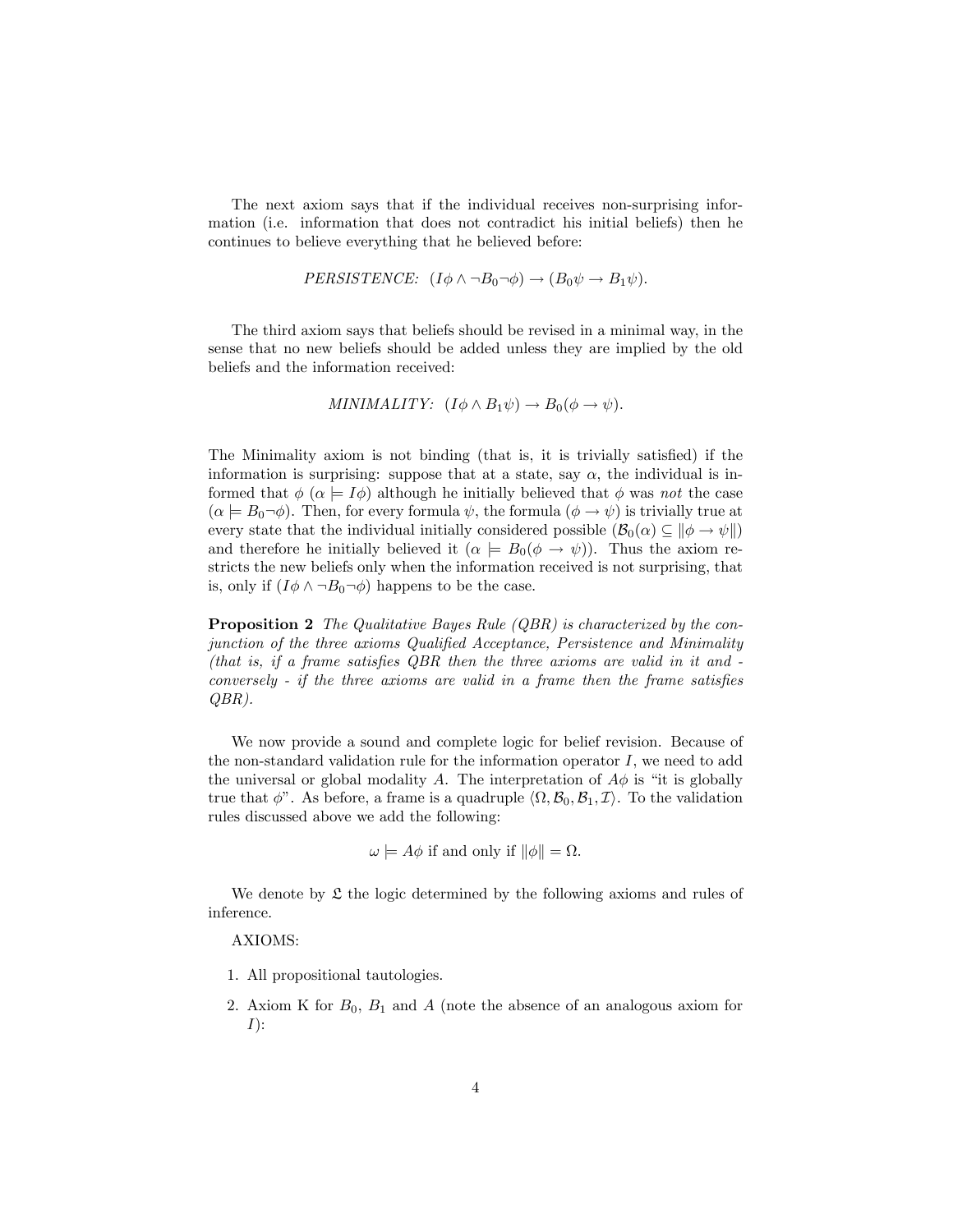| $B_0\phi \wedge B_0(\phi \to \psi) \to B_0\psi$           | $(K_0)$ |
|-----------------------------------------------------------|---------|
| $B_1\phi \wedge B_1(\phi \to \psi) \to B_1\psi$           | $(K_1)$ |
| $A\phi \wedge A(\phi \rightarrow \psi) \rightarrow A\psi$ | $(K_A)$ |

3. S5 axioms for A:

$$
A\phi \to \phi \qquad (\mathbf{T}_A)
$$
  

$$
\neg A\phi \to A\neg A\phi \qquad (5_A)
$$

4. Inclusion axioms for  $B_0$  and  $B_1$  (note the absence of an analogous axiom for  $I$ :

$$
A\phi \to B_0\phi \quad (\text{Incl}_0)
$$
  

$$
A\phi \to B_1\phi \quad (\text{Incl}_1)
$$

5. Axioms to capture the non-standard semantics for I:

$$
(I\phi \land I\psi) \to A(\phi \leftrightarrow \psi) \qquad (I_1)
$$
  
 
$$
A(\phi \leftrightarrow \psi) \to (I\phi \leftrightarrow I\psi) \qquad (I_2)
$$

## RULES OF INFERENCE:

- 1. Modus Ponens:  $\frac{\phi, \phi \rightarrow \psi}{\psi}$  (MP)
- 2. Necessitation for A:  $\frac{\phi}{A\phi}$  (Nec<sub>A</sub>)

Note that, despite the non-standard validation rule, axiom  $K$  for  $I$ , namely  $I \phi \wedge I(\phi \to \psi) \to I \psi$ , is trivially valid in every frame. It follows from the completeness theorem proved below that axiom K for  $I$  is provable in  $\mathfrak{L}$ .

Recall that a logic is *complete* with respect to a class of frames if every formula which is valid in every frame in that class is provable in the logic (that is, it is a theorem). The logic is sound with respect to a class of frames if every theorem of the logic is valid in every frame in that class.

**Proposition 3** Logic  $\mathfrak L$  is sound and complete with respect to the class of all frames  $\langle \Omega, \mathcal{B}_0, \mathcal{B}_1, \mathcal{I} \rangle$ .

We are interested in extensions of  $\mathfrak L$  obtained by adding various axioms. Let  $\mathfrak{R}$  ('R' stands for 'Revision') be the logic obtained by adding to  $\mathfrak{L}$  the axioms discussed in the previous section:

 $\mathfrak{R} = \mathfrak{L} +$  Qualified Acceptance + Persistence + Minimality.

Proposition 4 Logic  $\Re$  is sound and complete with respect to the class of frames  $\langle \Omega, \mathcal{B}_0, \mathcal{B}_1, \mathcal{I} \rangle$  that satisfy the Qualitative Bayes Rule.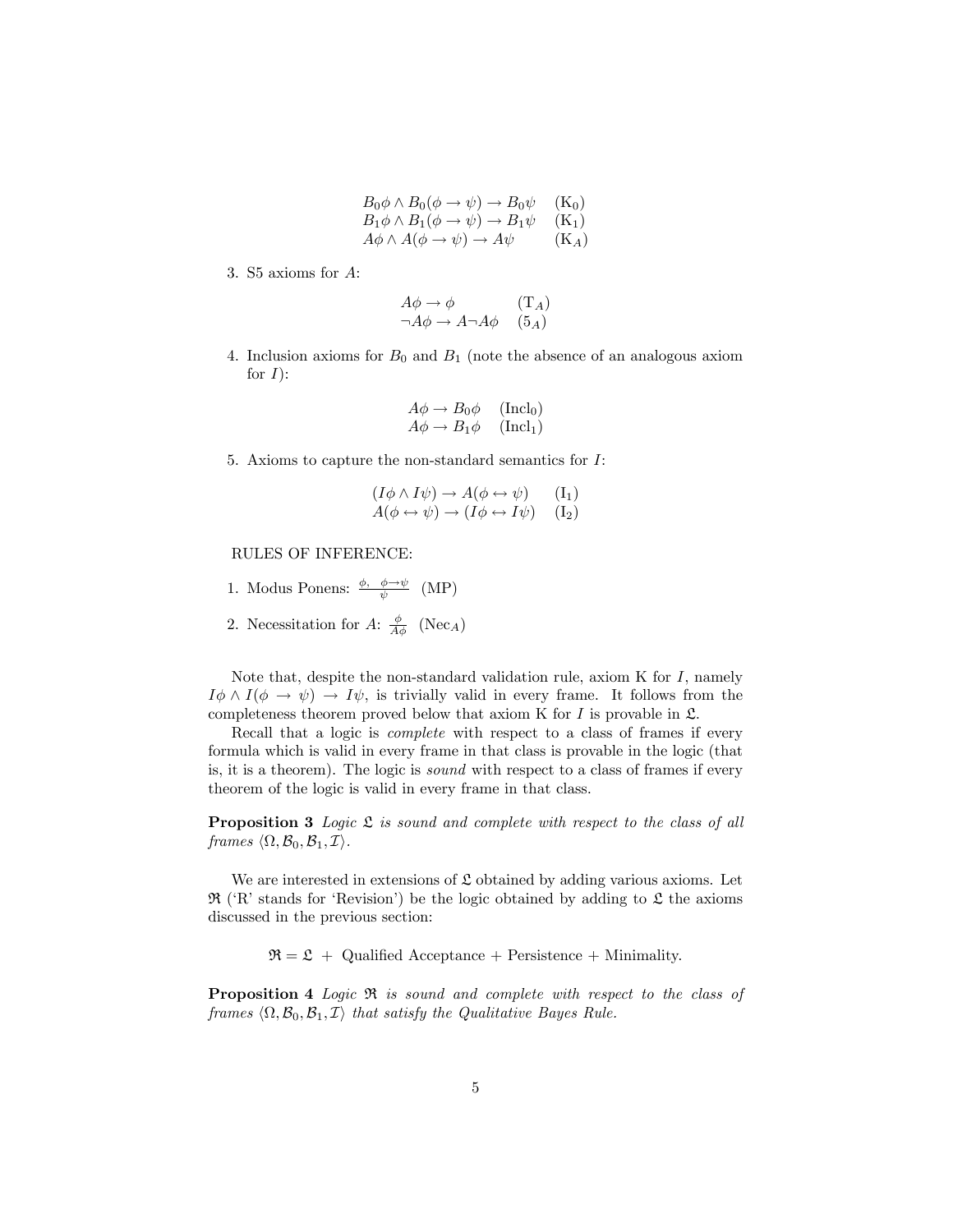So far we have not postulated any properties of beliefs, in particular, in the interest of generality, we have not required beliefs to satisfy the KD45 logic. In order to further explore the implications of the Qualitative Bayes Rule, we shall now consider additional axioms:

| Consistency of initial beliefs                                        | $B_0 \phi \rightarrow \neg B_0 \neg \phi$ (D <sub>0</sub> ) |          |
|-----------------------------------------------------------------------|-------------------------------------------------------------|----------|
| Positive Introspection of initial beliefs $B_0 \phi \to B_0 B_0 \phi$ |                                                             | $(4_0)$  |
| Self Trust                                                            | $B_0(B_0\phi\to\phi)$                                       | (ST)     |
| Information Trust                                                     | $B_0(I\phi\to\phi)$                                         | $(TT)$ . |

Self Trust says that the individual at time 0 believes that his beliefs are correct (he believes that if he believes  $\phi$  then  $\phi$  is true), while Information Trust says that the individual at time 0 believes that any information he will receive will be correct (he believes that if he is informed that  $\phi$  then  $\phi$  is true).

Remark 5 Since the additional axioms listed above are canonical, it follows from Proposition 4 that if  $\Sigma$  is a set of axioms from the above list, then the logic  $\mathfrak{R}+\Sigma$  obtained by adding to  $\mathfrak R$  the axioms in  $\Sigma$  is sound and complete with respect to the class of frames that satisfy the Qualitative Bayes Rule and the properties corresponding to the axioms in  $\Sigma$ . For example, the logic  $\mathfrak{R} + \{D_0, 4_0, ST\}$  is sound and complete with respect to the class of frames that satisfy the Qualitative Bayes Rule as well as seriality, transitivity and secondary reflexivity of  $\mathcal{B}_0$ .

It can be shown that No Change  $(B_0 \phi \land I \phi \rightarrow (B_1 \psi \leftrightarrow B_0 \psi))$  is a theorem of  $\mathfrak{R} + D_0$ . We now discuss some further theorems of extensions of  $\mathfrak{R}$ . Consider the following axiom:

$$
B_0\phi \to B_0B_1\phi
$$

which says that if the individual initially believes that  $\phi$  then she initially believes that she will continue to believe  $\phi$  later.

**Proposition 6**  $B_0 \phi \rightarrow B_0 B_1 \phi$  is a theorem of  $\Re + 4_0 + ST + IT$ .

Consider now the following axiom which is the converse of the previous one:

$$
B_0B_1\phi \to B_0\phi.
$$

This axiom says that if the individual initially believes that later on she will believe  $\phi$  then she must believe  $\phi$  initially.

**Proposition 7**  $B_0B_1\phi \rightarrow B_0\phi$  is a theorem of  $\mathfrak{R} + ST + IT$ .

Putting together Propositions 6 and 7 we obtain the following corollary.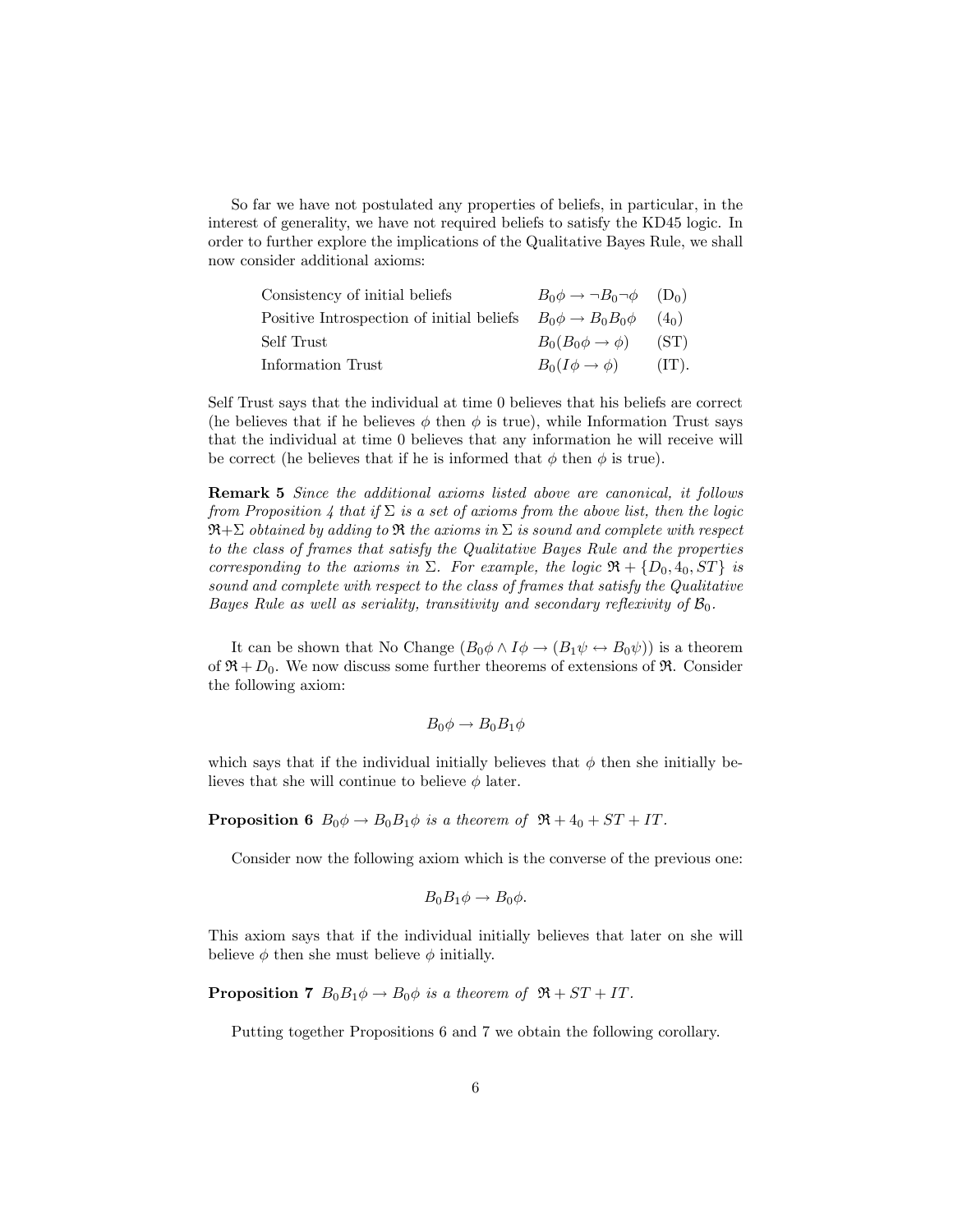**Corollary 8**  $B_0 \phi \leftrightarrow B_0 B_1 \phi$  is a theorem of  $\mathfrak{R} + 4_0 + ST + IT$ .

We now extend the framework to deal with iterated revision. We model, at every state, only the information that is actually received by the individual and do not model how the individual would have modified his beliefs if he had received a different piece of information. Thus we cannot compare the revised beliefs the individual holds after receiving information  $\phi$  with the beliefs he would have had if he had been informed of both  $\phi$  and  $\psi$ . On the other hand, it is possible in our framework to model the effect of receiving first information  $\phi$  and then information  $\psi$ . Indeed, any sequence of pieces of information can be easily modeled. In order to do this, we need to add a time index to the belief and information operators. Thus, for  $t \in \mathbb{N}$  (where N denotes the set of natural numbers), we have a belief operator  $B_t$  representing the individual's beliefs at time t. In order to avoid confusion, we attach a double index  $(t, t + 1)$  to the an information operator, so that  $I_{t,t+1}$  represents the information received by the individual between time t and time  $t+1$ . Thus the intended interpretation is as follows:<br> $B_t \phi$ 

at time t the individual believes that  $\phi$ 

 $I_{t,t+1}\phi$  between time t and time  $t+1$  the individual is informed that  $\phi$ 

 $B_{t+1}\phi$  at time  $t+1$  (in light of the information received between t and  $t + 1$ ) the individual believes that  $\phi$ .

Let  $\mathcal{B}_t$  and  $\mathcal{I}_{t,t+1}$  be the associated binary relations. The iterated version of the qualitative Bayes rule then is the following simple extension of QBR:  $\forall \omega \in \Omega, \forall t \in \mathbb{N},$ 

$$
if \ \mathcal{B}_t(\omega) \cap \mathcal{I}_{t,t+1}(\omega) \neq \varnothing \ then \ \mathcal{B}_{t+1}(\omega) = \mathcal{B}_t(\omega) \cap \mathcal{I}_{t,t+1}(\omega). \tag{IQBR}
$$

The iterated Bayes rule plays an important role in game theory, since it is the main building block of two widely used solution concepts for dynamic (or extensive) games, namely Perfect Bayesian Equilibrium and Sequential Equilibrium. The idea behind these solution concepts is that, during the play of the game, a player should revise his beliefs by using Bayes' rule "as long as possible". Thus if an information set has been reached that had positive prior probability, then beliefs at that information set are obtained by using Bayes' rule (with the information being represented by the set of nodes in the information set under consideration). If an information set is reached that had zero prior probability, then new beliefs are formed more or less arbitrarily, but from that point onwards these new beliefs must be used in conjunction with Bayes' rule, unless further information is received that is inconsistent with those revised beliefs. This is precisely what IQBR requires.

Within this more general framework, a simple adaptation of Propositions 2 and 4 yields the following result:

Proposition 9 (1) The Iterated Qualitative Bayes Rule (IQBR) is characterized by the conjunction of the following three axioms: